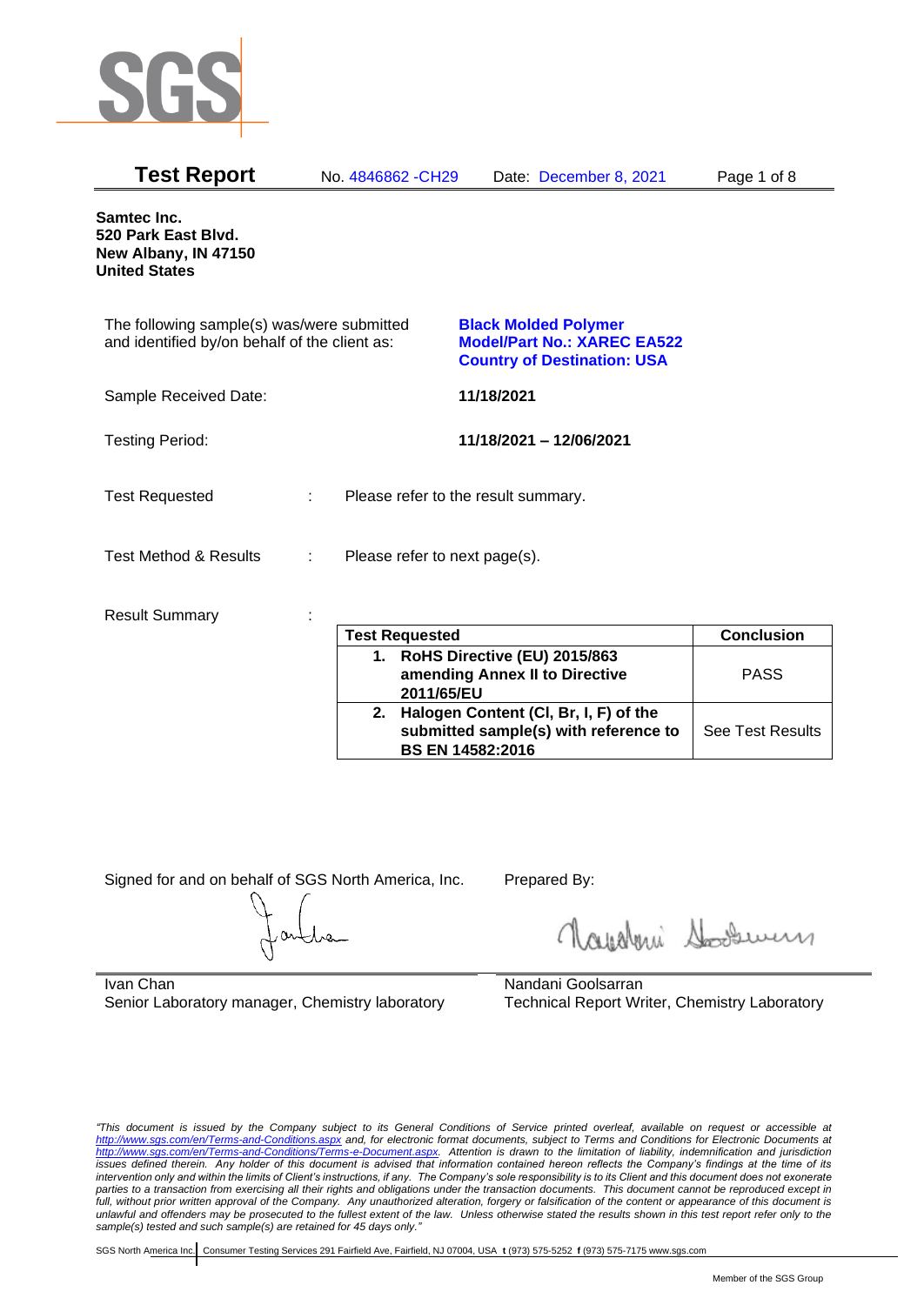

**Test Report** No. 4846862 -CH29 Date: December 8, 2021 Page 2 of 8

# **1. RoHS Directive (EU) 2015/863 amending Annex II to Directive 2011/65/EU**

### **Testing was done at an SGS Affiliate Laboratory:**

**Specimen SGS Sample ID Description No.** 1 HKT21-061445.029 Black plastic

#### Remarks :

 $(1)$  1 mg/kg = 1 ppm = 0.0001%

(2) MDL = Method Detection Limit

- (3)  $ND = Not detected$  ( < MDL)
- (4) "-" = Not Regulated
- Test Method : With reference to IEC 62321-4:2013+A1:2017, IEC62321-5:2013, IEC62321-7-2:2017, IEC62321-6:2015 and IEC62321-8:2017, analyzed by ICP-OES, UV-Vis and GC-MS. (Decision Rule: please refer to appendix 1: Category 1)

| Test Item(s)                 | Limit | Unit  | MDL            | 029       |
|------------------------------|-------|-------|----------------|-----------|
| Cadmium (Cd)                 | 100   | mg/kg | $\overline{2}$ | <b>ND</b> |
| Lead (Pb)                    | 1,000 | mg/kg | $\mathbf{2}$   | <b>ND</b> |
| Mercury (Hg)                 | 1,000 | mg/kg | $\mathbf{2}$   | <b>ND</b> |
| Hexavalent Chromium (Cr(VI)) | 1,000 | mg/kg | 8              | <b>ND</b> |
| Sum of PBBs                  | 1,000 | mg/kg |                | <b>ND</b> |
| Monobromobiphenyl            |       | mg/kg | 5              | <b>ND</b> |
| Dibromobiphenyl              |       | mg/kg | 5              | <b>ND</b> |
| Tribromobiphenyl             |       | mg/kg | 5              | <b>ND</b> |
| Tetrabromobiphenyl           |       | mg/kg | 5              | <b>ND</b> |
| Pentabromobiphenyl           |       | mg/kg | 5              | <b>ND</b> |
| Hexabromobiphenyl            |       | mg/kg | 5              | <b>ND</b> |
| Heptabromobiphenyl           |       | mg/kg | 5              | <b>ND</b> |
| Octabromobiphenyl            |       | mg/kg | 5              | <b>ND</b> |
| Nonabromobiphenyl            |       | mg/kg | 5              | <b>ND</b> |
| Decabromobiphenyl            |       | mg/kg | 5              | <b>ND</b> |
| Sum of PBDEs                 | 1,000 | mg/kg |                | <b>ND</b> |
| Monobromodiphenyl ether      |       | mg/kg | 5              | <b>ND</b> |
| Dibromodiphenyl ether        |       | mg/kg | 5              | ND        |
| Tribromodiphenyl ether       |       | mg/kg | 5              | <b>ND</b> |
| Tetrabromodiphenyl ether     |       | mg/kg | 5              | <b>ND</b> |
| Pentabromodiphenyl ether     |       | mg/kg | 5              | <b>ND</b> |

*"This document is issued by the Company subject to its General Conditions of Service printed overleaf, available on request or accessible at <http://www.sgs.com/en/Terms-and-Conditions.aspx> and, for electronic format documents, subject to Terms and Conditions for Electronic Documents at [http://www.sgs.com/en/Terms-and-Conditions/Terms-e-Document.aspx.](http://www.sgs.com/en/Terms-and-Conditions/Terms-e-Document.aspx) Attention is drawn to the limitation of liability, indemnification and jurisdiction issues defined therein. Any holder of this document is advised that information contained hereon reflects the Company's findings at the time of its intervention only and within the limits of Client's instructions, if any. The Company's sole responsibility is to its Client and this document does not exonerate parties to a transaction from exercising all their rights and obligations under the transaction documents. This document cannot be reproduced except in full, without prior written approval of the Company. Any unauthorized alteration, forgery or falsification of the content or appearance of this document is unlawful and offenders may be prosecuted to the fullest extent of the law. Unless otherwise stated the results shown in this test report refer only to the sample(s) tested and such sample(s) are retained for 45 days only."*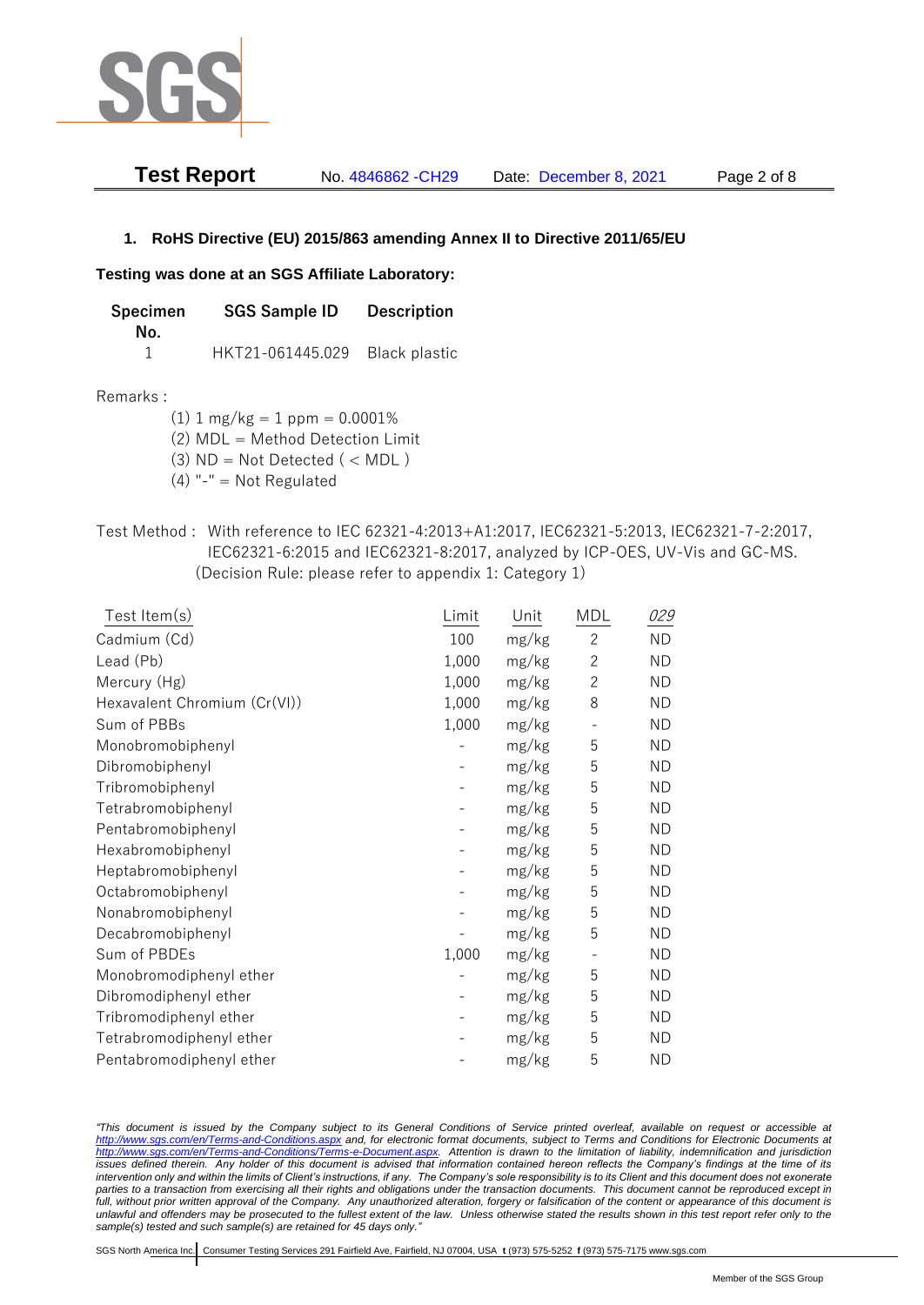

| <b>Test Report</b>                  | No. 4846862 - CH29           | Date: December 8, 2021 |     |           | Page 3 of 8 |
|-------------------------------------|------------------------------|------------------------|-----|-----------|-------------|
|                                     |                              |                        |     |           |             |
| Test Item $(s)$                     | Limit                        | Unit                   | MDL | 029       |             |
| Hexabromodiphenyl ether             |                              | mg/kg                  | 5   | <b>ND</b> |             |
| Heptabromodiphenyl ether            |                              | mg/kg                  | 5   | ND        |             |
| Octabromodiphenyl ether             | $\qquad \qquad \blacksquare$ | mg/kg                  | 5   | ND        |             |
| Nonabromodiphenyl ether             | -                            | mg/kg                  | 5   | ND        |             |
| Decabromodiphenyl ether             | $\qquad \qquad \blacksquare$ | mg/kg                  | 5   | ND        |             |
| Dibutyl Phthalate (DBP)             | 1,000                        | mg/kg                  | 50  | ND        |             |
| Benzylbutyl Phthalate (BBP)         | 1,000                        | mg/kg                  | 50  | ND        |             |
| Bis-(2-ethylhexyl) Phthalate (DEHP) | 1,000                        | mg/kg                  | 50  | ND        |             |
| Diisobutyl Phthalate (DIBP)         | 1,000                        | mg/kg                  | 50  | ΝD        |             |

Notes :

(1) The maximum permissible limit is quoted from RoHS Directive (EU) 2015/863. IEC 62321 series is equivalent to EN 62321 series [http://www.cenelec.eu/dyn/www/f?p=104:30:1742232870351101::::FSP\\_ORG\\_ID,FSP\\_LANG\\_](http://www.cenelec.eu/dyn/www/f?p=104:30:1742232870351101::::FSP_ORG_ID,FSP_LANG_ID:1258637,25) [ID:1258637,25](http://www.cenelec.eu/dyn/www/f?p=104:30:1742232870351101::::FSP_ORG_ID,FSP_LANG_ID:1258637,25)

# **2. Halogen**

# **Testing was done at an SGS Affiliate Laboratory:**

Test Method : With reference to EN 14582:2016, analysis was performed by IC.

| Test Item $(s)$ | Limit | Unit  | MDI | 029   |
|-----------------|-------|-------|-----|-------|
| Fluorine (F)    |       | mg/kg | 50  | ΝD    |
| Chlorine (CI)   |       | mg/kg | 50  | ΝD    |
| Bromine (Br)    |       | mg/kg | 50  | 30000 |
| lodine (I)      |       | mg/kg | 50  | ΝD    |
|                 |       |       |     |       |

Notes :

(1) The measurement report of the expanded uncertainty with confident level 95% by coverage factor k=2, is 20% for each analyte of Fluorine, Chlorine, Bromine and Iodine.

*<sup>&</sup>quot;This document is issued by the Company subject to its General Conditions of Service printed overleaf, available on request or accessible at <http://www.sgs.com/en/Terms-and-Conditions.aspx> and, for electronic format documents, subject to Terms and Conditions for Electronic Documents at [http://www.sgs.com/en/Terms-and-Conditions/Terms-e-Document.aspx.](http://www.sgs.com/en/Terms-and-Conditions/Terms-e-Document.aspx) Attention is drawn to the limitation of liability, indemnification and jurisdiction issues defined therein. Any holder of this document is advised that information contained hereon reflects the Company's findings at the time of its intervention only and within the limits of Client's instructions, if any. The Company's sole responsibility is to its Client and this document does not exonerate parties to a transaction from exercising all their rights and obligations under the transaction documents. This document cannot be reproduced except in full, without prior written approval of the Company. Any unauthorized alteration, forgery or falsification of the content or appearance of this document is unlawful and offenders may be prosecuted to the fullest extent of the law. Unless otherwise stated the results shown in this test report refer only to the sample(s) tested and such sample(s) are retained for 45 days only."*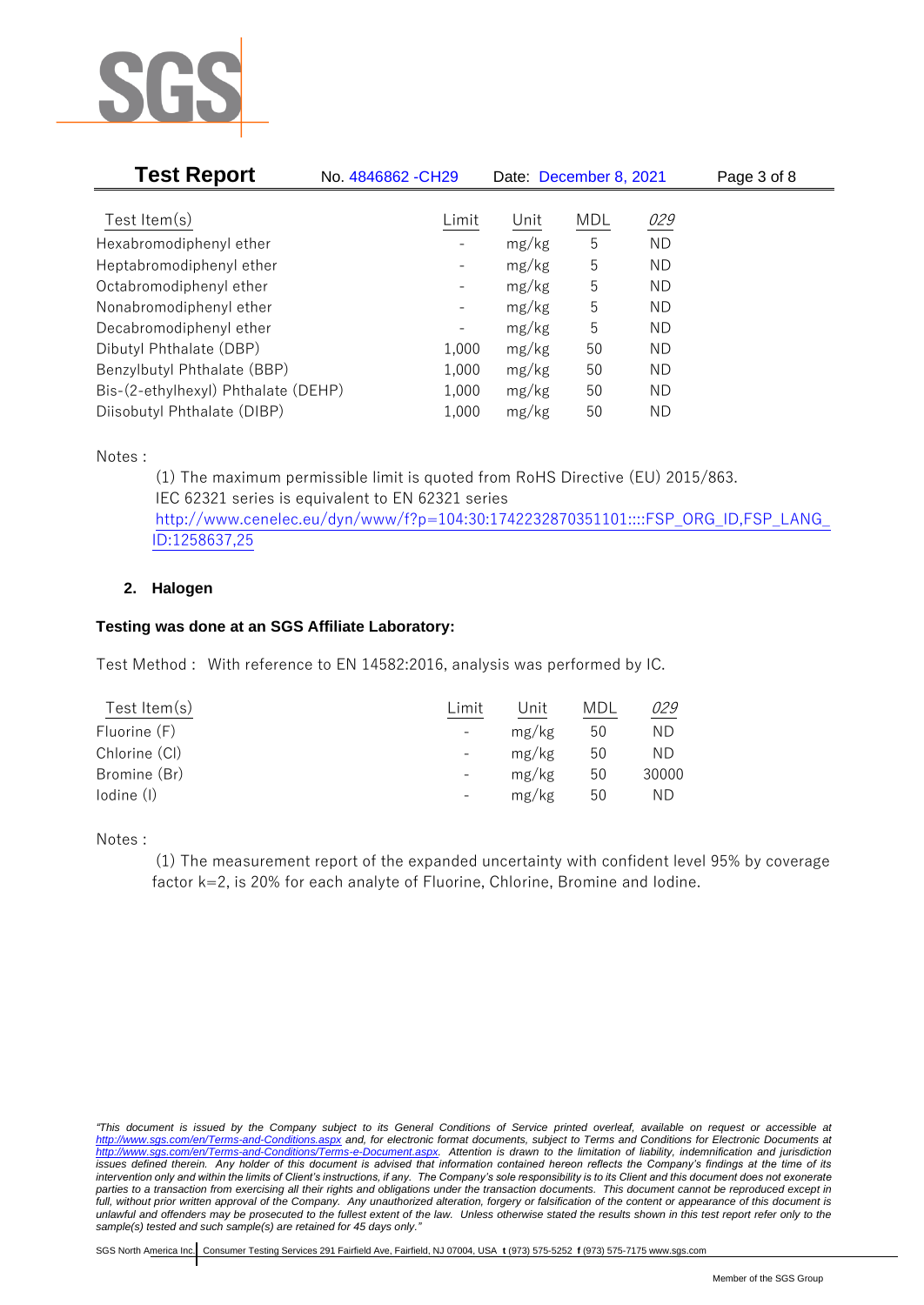

**Test Report** No. 4846862 -CH29 Date: December 8, 2021 Page 4 of 8

### Appendix 1

| Category                | Decision Rule Statement                                                                                                                                                                                                                                                                                                                                                                                                                                                                                                                                                                                                                                                                                                                                                                                                                                                                                                                                                                                                                                                                                                                                                                                                                                                                                                                                                                                                                                                                                            |
|-------------------------|--------------------------------------------------------------------------------------------------------------------------------------------------------------------------------------------------------------------------------------------------------------------------------------------------------------------------------------------------------------------------------------------------------------------------------------------------------------------------------------------------------------------------------------------------------------------------------------------------------------------------------------------------------------------------------------------------------------------------------------------------------------------------------------------------------------------------------------------------------------------------------------------------------------------------------------------------------------------------------------------------------------------------------------------------------------------------------------------------------------------------------------------------------------------------------------------------------------------------------------------------------------------------------------------------------------------------------------------------------------------------------------------------------------------------------------------------------------------------------------------------------------------|
| 4                       | The decision rule for conformity reporting is based on the non-binary statement with quard band (is<br>equal to the expanded measurement uncertainty with a 95% coverage probability, w = U95) in<br>ILAC-G8:09/2019 Clause 4.2.3.<br>"Pass - the measured value is within (or below / above) the acceptance limit, where the<br>А.<br>acceptance limit is below / above to the quard band." or "Pass - The measured values were<br>observed in tolerance at the points tested. The specific false accept risk is up to 2.5%.".<br>"Conditional Pass - The measured values were observed in tolerance at the points tested.<br>В.<br>However, a portion of the expanded measurement uncertainty intervals about one or more<br>measured values exceeded / out of tolerance. When the measured result is close to the<br>tolerance, the specific false accept risk is up to 50%.".<br>C.<br>"Conditional Fail - One or more measured values were observed out of tolerance at the<br>points tested. However, a portion of the expanded measurement uncertainty intervals about<br>one or more measured values were in tolerance. When the measured result is close to the<br>tolerance, the specific false reject risk is up to 50%.".<br>"Fail - the measured value is out of (or below / above) the tolerance limit added / subtracted<br>D.<br>to the quard band." or "Fail - One or more measured values were observed out of tolerance<br>at the points tested". The specific false reject risk is up to 2.5%. |
| $\overline{2}$          | The decision rule for conformity reporting is based on BS EN 1811:2011+A1:2015: Reference test<br>method for release of nickel from all post assemblies which are inserted into pierced parts of the<br>human body and articles intended to come into direct and prolonged contact with the skin in<br>Section 9.2 interpretation of results.                                                                                                                                                                                                                                                                                                                                                                                                                                                                                                                                                                                                                                                                                                                                                                                                                                                                                                                                                                                                                                                                                                                                                                      |
| $\overline{3}$          | The decision rule for conformity reporting is based on the general consideration of simple<br>acceptance as stated in ISO/IEC Guide 98-3: "Uncertainty of measurement - Part 3: Guide to the<br>expression of uncertainty in measurement (GUM 1995)", and more specifically for analytical<br>measurements to the EURACHEM/CITAC Guide 2012 "Quantifying Uncertainty in Analytical<br>Measurement <sup>*</sup>                                                                                                                                                                                                                                                                                                                                                                                                                                                                                                                                                                                                                                                                                                                                                                                                                                                                                                                                                                                                                                                                                                     |
| 4                       | The decision rule for conformity reporting is according to the IEC 62321-7-1 Edition 1.0 2015-09<br>Section 7: Table 1-(comparison to standard and interpretation of result)                                                                                                                                                                                                                                                                                                                                                                                                                                                                                                                                                                                                                                                                                                                                                                                                                                                                                                                                                                                                                                                                                                                                                                                                                                                                                                                                       |
| $\overline{5}$          | The decision rule for conformity reporting is according to the IEC 62321-3-1 Edition 1.0 2013-06<br>Annex A.3 interpretation of result.                                                                                                                                                                                                                                                                                                                                                                                                                                                                                                                                                                                                                                                                                                                                                                                                                                                                                                                                                                                                                                                                                                                                                                                                                                                                                                                                                                            |
| 6                       | The decision rule for conformity reporting is according to the GB/T 26125-2011 Annex A to H                                                                                                                                                                                                                                                                                                                                                                                                                                                                                                                                                                                                                                                                                                                                                                                                                                                                                                                                                                                                                                                                                                                                                                                                                                                                                                                                                                                                                        |
| 7                       | The decision rule for conformity reporting is according to the requested specification or standard<br>(ASTM F963-17 section 4.3.5)                                                                                                                                                                                                                                                                                                                                                                                                                                                                                                                                                                                                                                                                                                                                                                                                                                                                                                                                                                                                                                                                                                                                                                                                                                                                                                                                                                                 |
| $\overline{\mathbf{g}}$ | The decision rule for conformity reporting is according to the requested specification or standard<br>(AS/NZS ISO 8124 Part 3 section 4.2)                                                                                                                                                                                                                                                                                                                                                                                                                                                                                                                                                                                                                                                                                                                                                                                                                                                                                                                                                                                                                                                                                                                                                                                                                                                                                                                                                                         |
| Remark                  | If the decision rule is not feasible to be used and the uncertainty of the result is able to be provided,<br>the uncertainty range of the result will be shown in the report. Otherwise, only result will be shown<br>in the report.                                                                                                                                                                                                                                                                                                                                                                                                                                                                                                                                                                                                                                                                                                                                                                                                                                                                                                                                                                                                                                                                                                                                                                                                                                                                               |

*<sup>&</sup>quot;This document is issued by the Company subject to its General Conditions of Service printed overleaf, available on request or accessible at <http://www.sgs.com/en/Terms-and-Conditions.aspx> and, for electronic format documents, subject to Terms and Conditions for Electronic Documents at [http://www.sgs.com/en/Terms-and-Conditions/Terms-e-Document.aspx.](http://www.sgs.com/en/Terms-and-Conditions/Terms-e-Document.aspx) Attention is drawn to the limitation of liability, indemnification and jurisdiction issues defined therein. Any holder of this document is advised that information contained hereon reflects the Company's findings at the time of its intervention only and within the limits of Client's instructions, if any. The Company's sole responsibility is to its Client and this document does not exonerate parties to a transaction from exercising all their rights and obligations under the transaction documents. This document cannot be reproduced except in full, without prior written approval of the Company. Any unauthorized alteration, forgery or falsification of the content or appearance of this document is unlawful and offenders may be prosecuted to the fullest extent of the law. Unless otherwise stated the results shown in this test report refer only to the sample(s) tested and such sample(s) are retained for 45 days only."*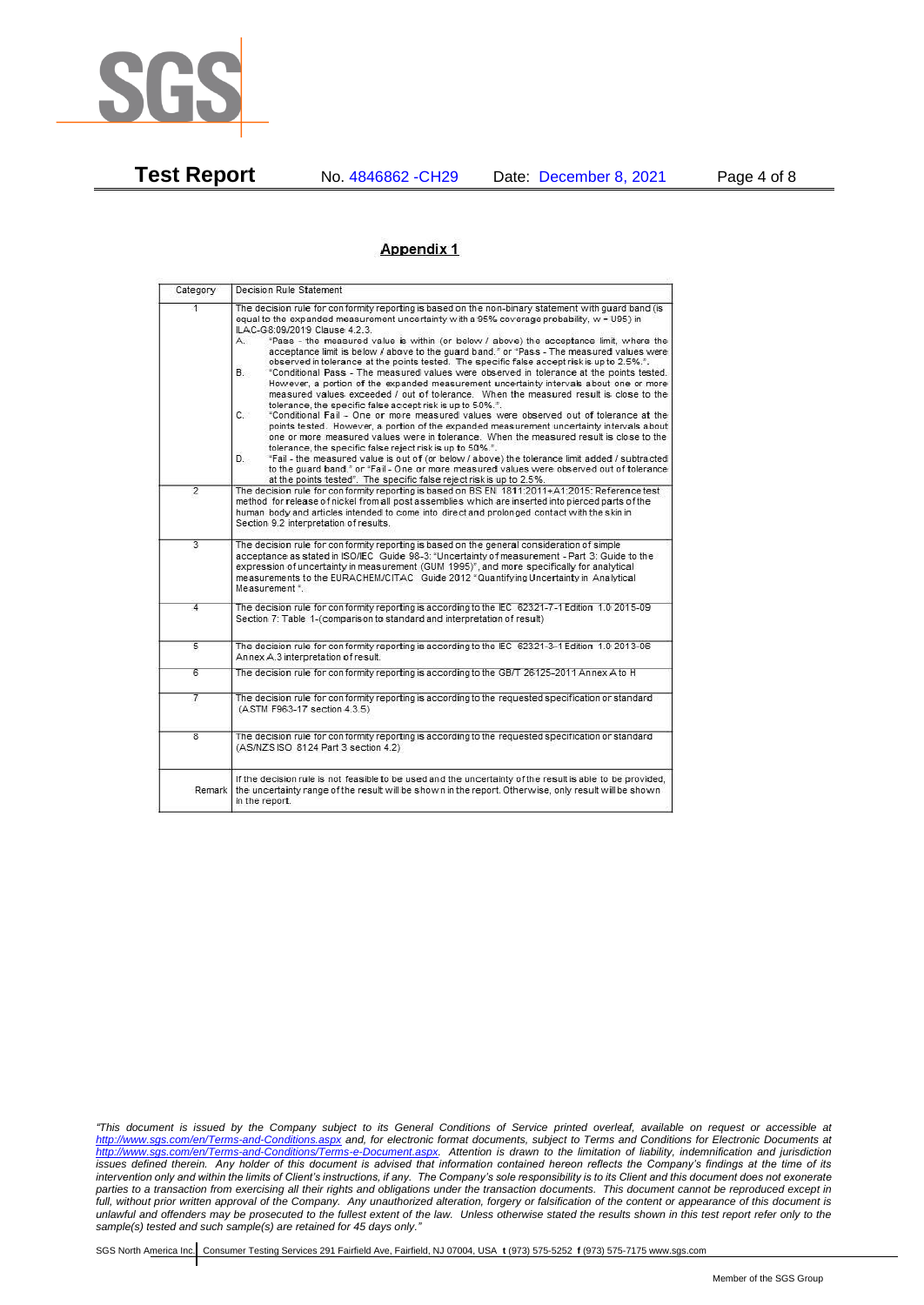

| <b>Test Report</b><br>No. 4846862 - CH29 | Date: December 8, 2021 | Page 5 of 8 |
|------------------------------------------|------------------------|-------------|
|------------------------------------------|------------------------|-------------|

Flowchart:



Note: 1) Boiling water test method was also performed for the analysis of Cr (VI) in metal sample.

The polymeric samples were dissolved totally by pre-conditioning method according to  $2)$ above flow chat for Cd, Pb and Hg contents analysis.

| Operator:      | Chiu Kan Yuen/ Tang Koon Pang (Acid digestion) |  |
|----------------|------------------------------------------------|--|
|                | Chiu Kan Yuen (Dry Ashing)                     |  |
|                | Nick Liu (Hexavalent Chromium)                 |  |
|                | Kent Wan (PBBs and PBDEs)                      |  |
| Section Chief: | Chan Chun Kit, Dickson                         |  |

*"This document is issued by the Company subject to its General Conditions of Service printed overleaf, available on request or accessible at <http://www.sgs.com/en/Terms-and-Conditions.aspx> and, for electronic format documents, subject to Terms and Conditions for Electronic Documents at [http://www.sgs.com/en/Terms-and-Conditions/Terms-e-Document.aspx.](http://www.sgs.com/en/Terms-and-Conditions/Terms-e-Document.aspx) Attention is drawn to the limitation of liability, indemnification and jurisdiction issues defined therein. Any holder of this document is advised that information contained hereon reflects the Company's findings at the time of its intervention only and within the limits of Client's instructions, if any. The Company's sole responsibility is to its Client and this document does not exonerate parties to a transaction from exercising all their rights and obligations under the transaction documents. This document cannot be reproduced except in full, without prior written approval of the Company. Any unauthorized alteration, forgery or falsification of the content or appearance of this document is unlawful and offenders may be prosecuted to the fullest extent of the law. Unless otherwise stated the results shown in this test report refer only to the sample(s) tested and such sample(s) are retained for 45 days only."*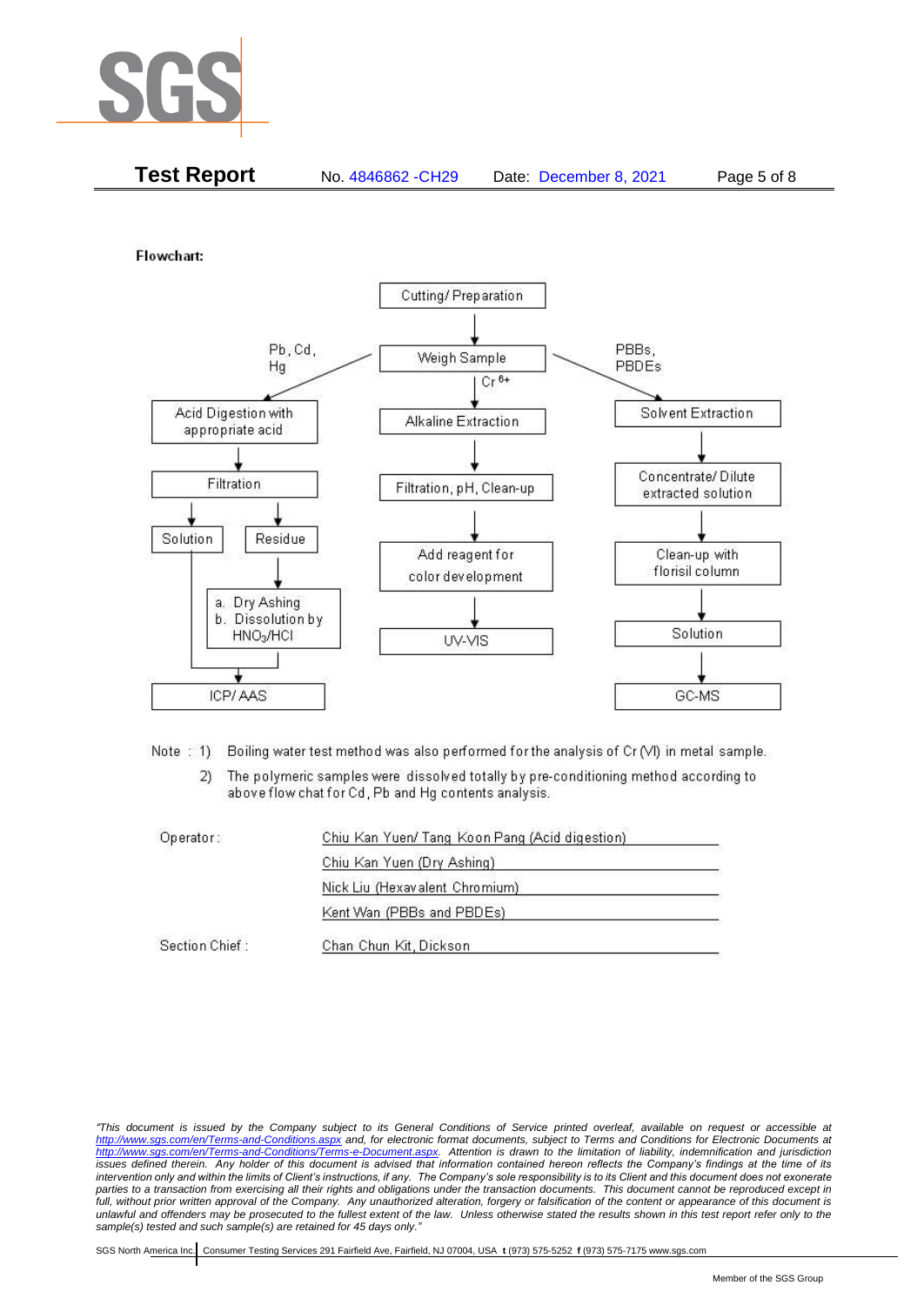

| Test Report | No. 4846862 -CH29 | Date: December 8, 2021 | Page 6 of 8 |
|-------------|-------------------|------------------------|-------------|
|-------------|-------------------|------------------------|-------------|

#### **Flowchart for Phthalates measurement**

Method: IEC 62321-8:2017



| Tested by  | Lumpy Lee   |  |
|------------|-------------|--|
| Checked by | Edmund Kwan |  |

*<sup>&</sup>quot;This document is issued by the Company subject to its General Conditions of Service printed overleaf, available on request or accessible at <http://www.sgs.com/en/Terms-and-Conditions.aspx> and, for electronic format documents, subject to Terms and Conditions for Electronic Documents at [http://www.sgs.com/en/Terms-and-Conditions/Terms-e-Document.aspx.](http://www.sgs.com/en/Terms-and-Conditions/Terms-e-Document.aspx) Attention is drawn to the limitation of liability, indemnification and jurisdiction issues defined therein. Any holder of this document is advised that information contained hereon reflects the Company's findings at the time of its intervention only and within the limits of Client's instructions, if any. The Company's sole responsibility is to its Client and this document does not exonerate*  parties to a transaction from exercising all their rights and obligations under the transaction documents. This document cannot be reproduced except in *full, without prior written approval of the Company. Any unauthorized alteration, forgery or falsification of the content or appearance of this document is unlawful and offenders may be prosecuted to the fullest extent of the law. Unless otherwise stated the results shown in this test report refer only to the sample(s) tested and such sample(s) are retained for 45 days only."*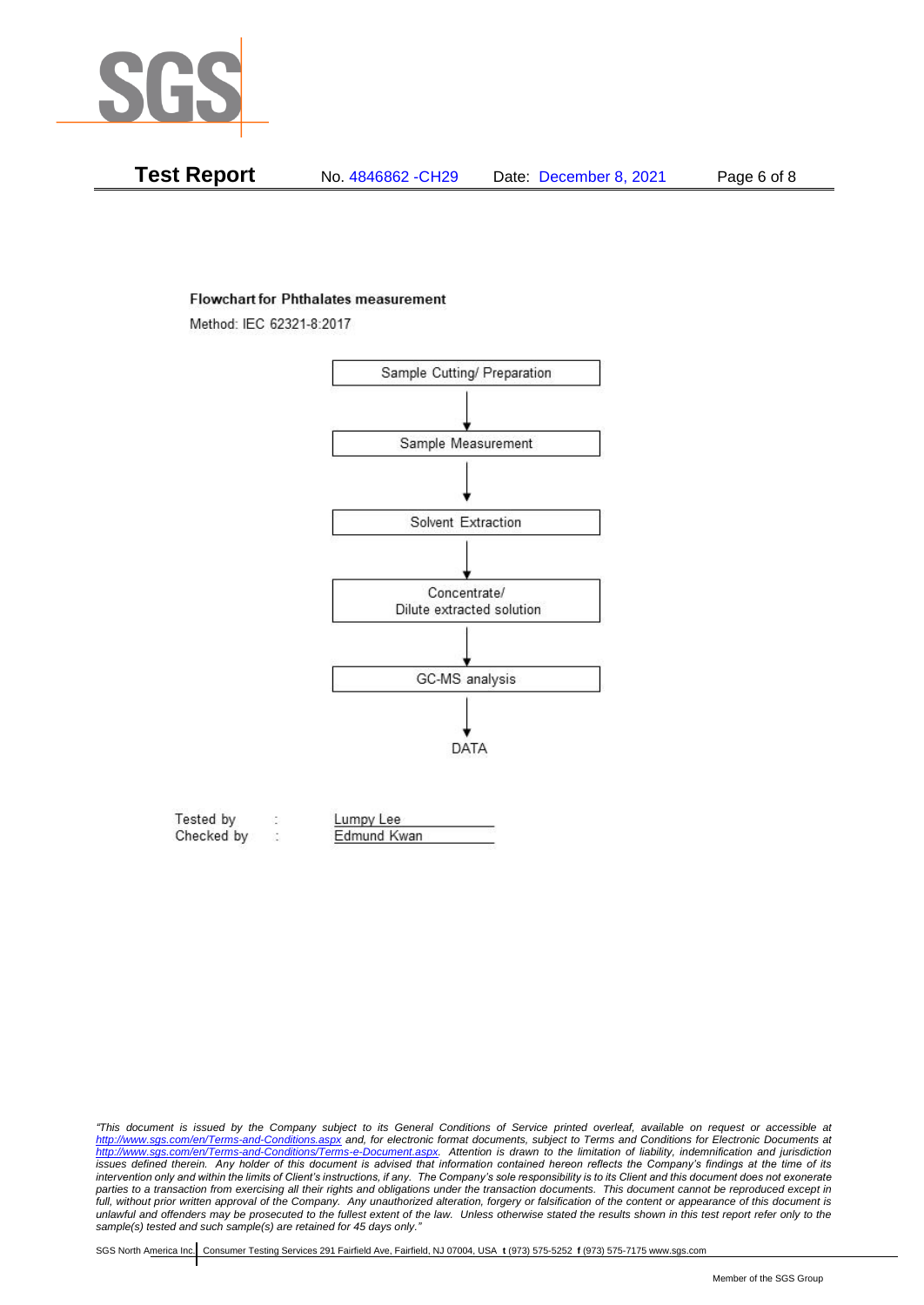

**Test Report** No. 4846862 -CH29 Date: December 8, 2021 Page 7 of 8

## **Flowchart for Halogen Free Test**

Method: BS EN14582:2016



Operator: Tang Ying Sam Supervisor: Chan Chun Kit (Dickson)

*"This document is issued by the Company subject to its General Conditions of Service printed overleaf, available on request or accessible at <http://www.sgs.com/en/Terms-and-Conditions.aspx> and, for electronic format documents, subject to Terms and Conditions for Electronic Documents at [http://www.sgs.com/en/Terms-and-Conditions/Terms-e-Document.aspx.](http://www.sgs.com/en/Terms-and-Conditions/Terms-e-Document.aspx) Attention is drawn to the limitation of liability, indemnification and jurisdiction issues defined therein. Any holder of this document is advised that information contained hereon reflects the Company's findings at the time of its intervention only and within the limits of Client's instructions, if any. The Company's sole responsibility is to its Client and this document does not exonerate parties to a transaction from exercising all their rights and obligations under the transaction documents. This document cannot be reproduced except in full, without prior written approval of the Company. Any unauthorized alteration, forgery or falsification of the content or appearance of this document is unlawful and offenders may be prosecuted to the fullest extent of the law. Unless otherwise stated the results shown in this test report refer only to the sample(s) tested and such sample(s) are retained for 45 days only."*